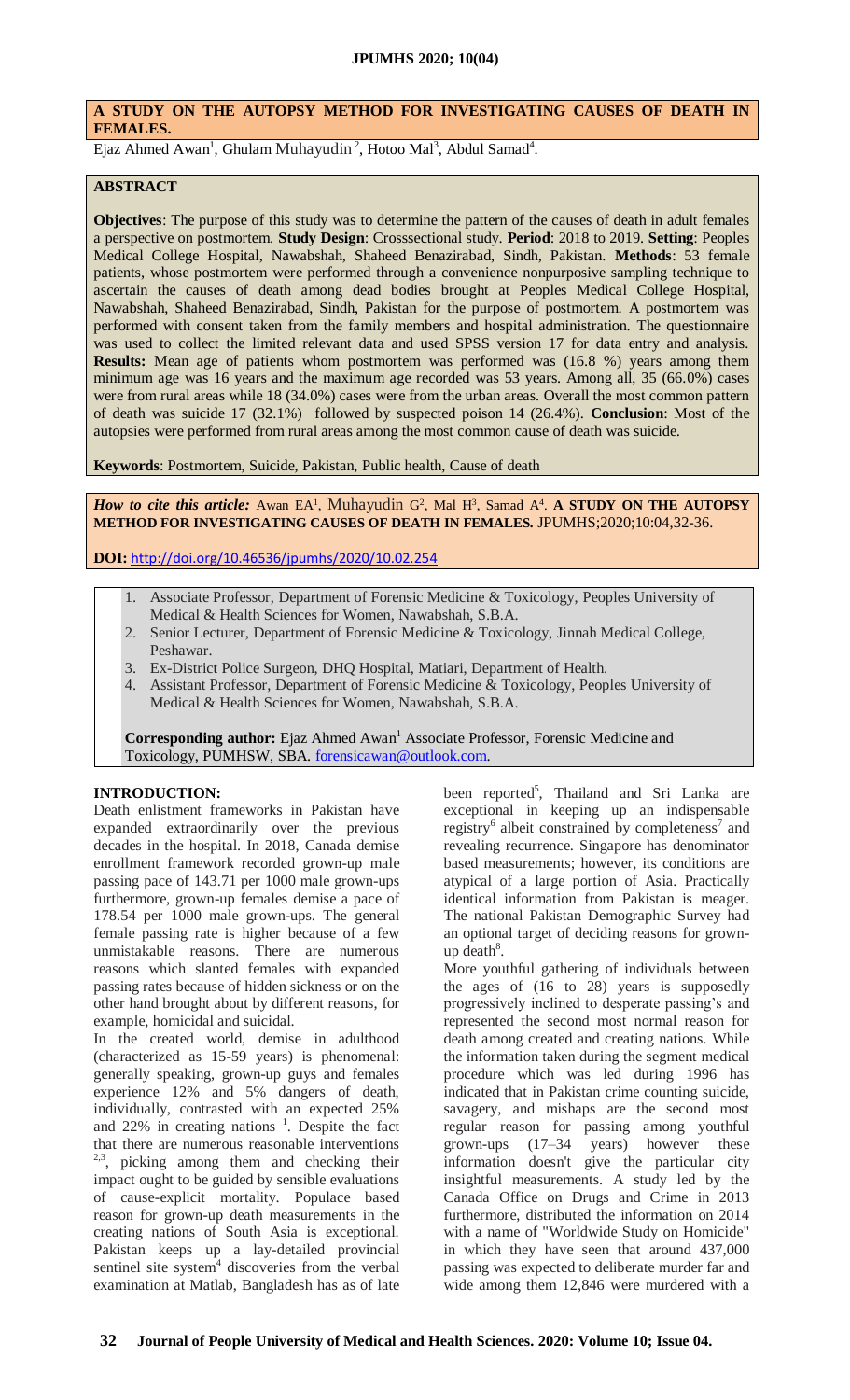level of 7.2 per 100,000 individuals and in Pakistan, the pace of murdering is higher (6.2 more than 16000 crimes) than rest of the world. $2-4$ Suicide is one of the ten driving reasons for death on the planet today, representing just about a million passing overall every year. Data on suicide during 1996 has indicated that in Pakistan murder counting harming, savagery, and mishaps are the second most regular reason for passing among youthful grown-ups (13–37 years) however this information doesn't give the particular city insightful measurements. Suicide is one of the ten driving reasons for death on the planet today, representing very nearly a million passing overall every year. Data on suicide from Islamic nations are missing, including those with populaces surpassing 100 million individuals, for example, Bangladesh, Indonesia, and Pakistan.<sup>5-7</sup> National yearly mortality insights have not uncovered the information in regards to suicide for that reason the genuine weight of national self-destructive rate is lacking and nor even answered to WHO. Along these lines, strategy creators can't make arrangements in regards to checking and control of suicide cases which is most extremely vital for the forestalling projects to be initiated.

As announced by the World Health Organization, around 800,000 individuals bite the dust each year due to ending it all, for example, one individual in every 40 seconds. Self-destruction is pronounced to be the second the driving reason for death among 15-multi year old all around. Youthful populace explicitly young people between the age bunch, 10-19 years regularly kick the bucket untimely because of selfdestruction as per measurements worldwide.<sup>1</sup>

The reasons for this examination was to decide the real weight of various reasons for passing found on dissections during the time of one year introduced at Peoples Medical College Hospital, Nawabshah, Shaheed Benazirabad, Sindh, Pakistan

# **METHODOLOGY:**

# **Study Design:**

A cross-sectional study was led on 53 female patients between 2018 to 2019 whose postmortem examination was performed through a comfort non-purposive sampling procedure to discover the reasons for death among dead bodies brought at Peoples Medical College Hospital, Nawabshah, Shaheed Benazirabad, Sindh, Pakistan for the purpose behind post-mortem examination.

## **Data Source:**

A post-mortem examination was performed with assent taken from the relatives and medical clinic organization. All the perished having age more the 10 years and under 50 years just females were incorporated.

## **Ethical Consideration:**

A significant number of the moral issues of educated assent don't make a difference to this investigation since cases effectively revealed in papers have been gathered. In any case, the classification of members is ensured as none of the subtleties uncovering their personality are referenced in the investigation. Full alert was practiced while taking care of security issues before getting to documents. To dodge protection related issues specialist didn't get to the names, addresses, or phone number of casualties. The documents got to were not encased by any copyright law.

## **Data Analysis:**

Prior to initiation of the investigation, the examination convention was checked on and endorsed by the Clinic moral audit panel and educated assent was taken from each expired family or from clinic moral advisory group before assortment of the information. After assortment of information like age, residence, and reason for death examinations were directed by utilizing Statistical Package for theSocial Sciences (SPSS) version 17. Mean and standard deviation were determined for quantitative factors like age. Recurrence and rates were registered for subjective factors like residence and reason for death find on post-mortem examination.

#### **RESULTS:**

The number of patients included for final analysis after meeting the inclusion and exclusion criteria were (53) female patients having mean age of was 28.94 years among them majority were rural dwellers 35(66.0%) than urban 18 (34.0%), respectively.

Figure-1 (Shows the frequency of area of residence among autopsied females)

| <b>Area of Residence</b> |       |           |         |               |                           |  |  |  |  |
|--------------------------|-------|-----------|---------|---------------|---------------------------|--|--|--|--|
|                          |       | Frequency | Percent | Valid Percent | <b>Cumulative Percent</b> |  |  |  |  |
| Valid                    | urban | 18        | 34.0    | 34.0          | 34.0                      |  |  |  |  |
|                          | rural | 35        | 66.0    | 66.0          | 100.0                     |  |  |  |  |
|                          | Total | 53        | 100.0   | 100.0         |                           |  |  |  |  |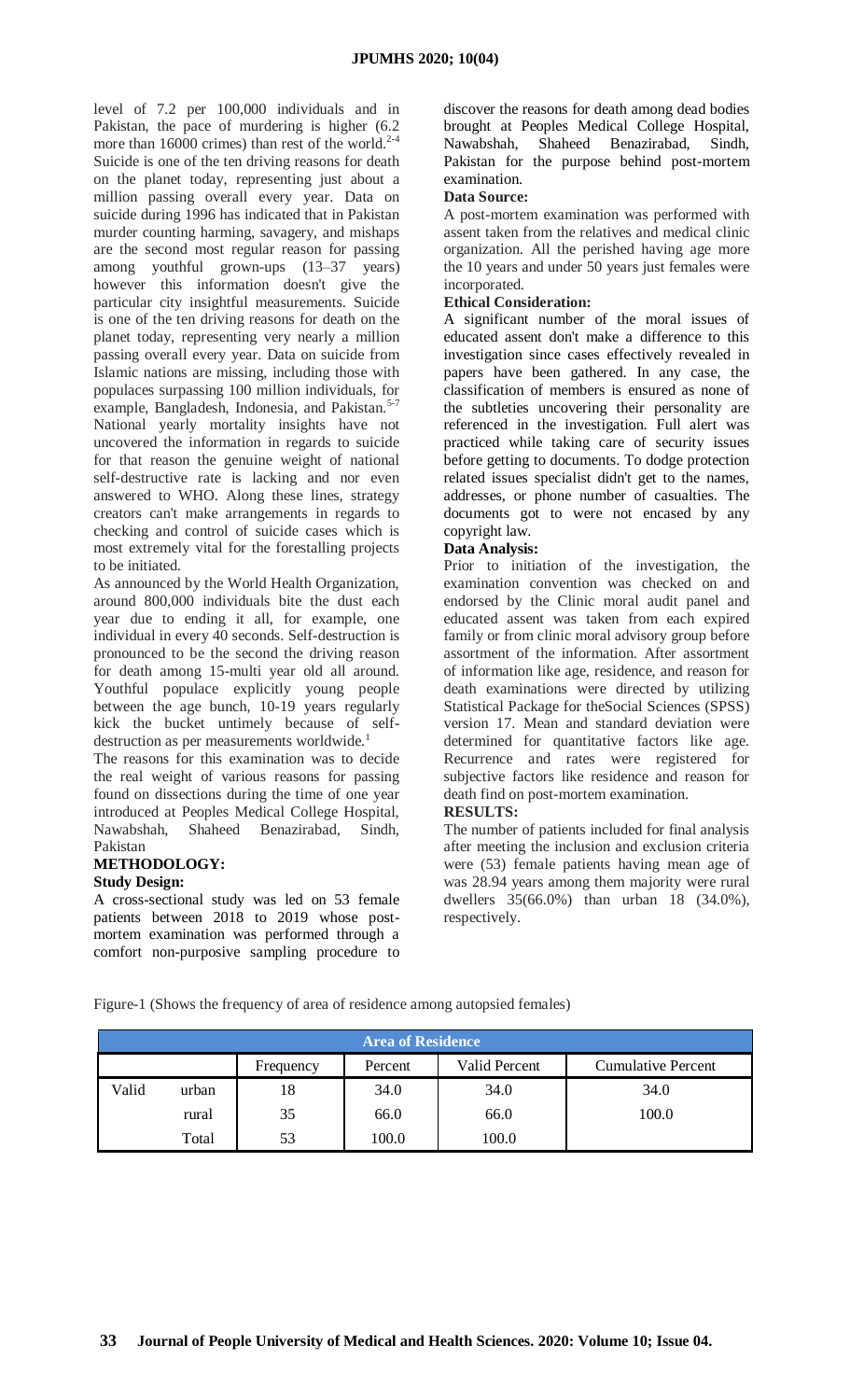

| <b>Causes Of Death</b>  |                |         |       |                                  |  |  |  |
|-------------------------|----------------|---------|-------|----------------------------------|--|--|--|
|                         | Frequency      | Percent |       | Valid Percent Cumulative Percent |  |  |  |
|                         |                |         |       |                                  |  |  |  |
| Valid<br><b>FIA</b>     | 3              | 5.7     | 5.7   | 5.7                              |  |  |  |
| Suicide                 | 17             | 32.1    | 32.1  | 37.7                             |  |  |  |
| Assault                 | $\overline{4}$ | 7.5     | 7.5   | 45.3                             |  |  |  |
| Homicide Death          | 5              | 9.4     | 9.4   | 54.7                             |  |  |  |
| <b>Train Death</b>      | $\overline{2}$ | 3.8     | 3.8   | 58.5                             |  |  |  |
| <b>RTA</b>              | $\mathbf{1}$   | 1.9     | 1.9   | 60.4                             |  |  |  |
| Strangulation           | 1              | 1.9     | 1.9   | 62.3                             |  |  |  |
| Head Injury             | $\mathbf{1}$   | 1.9     | 1.9   | 64.2                             |  |  |  |
| Drowning                | $\overline{2}$ | 3.8     | 3.8   | 67.9                             |  |  |  |
| Electrocution           | $\overline{2}$ | 3.8     | 3.8   | 71.7                             |  |  |  |
| Sudden Death            | $\mathbf{1}$   | 1.9     | 1.9   | 73.6                             |  |  |  |
| <b>Suspected Poison</b> | 14             | 26.4    | 26.4  | 100.0                            |  |  |  |
| Total                   | 53             | 100.0   | 100.0 |                                  |  |  |  |



Table-I shows the frequency and percentage of causes of death among 53 autopsies performed. The most common cause of death among our study subjects was suicide  $(32.1\%)$   $(N = 17)$ , followed by suspected poison  $(26.4\% \text{ (N = 14)})$ 

and homicide death (9.4%) ( $N = 5$ . Rest of the descriptive statistics mentioned in Table-I. Table. I show that suicide is the main cause of death after ascertaining post-mortem.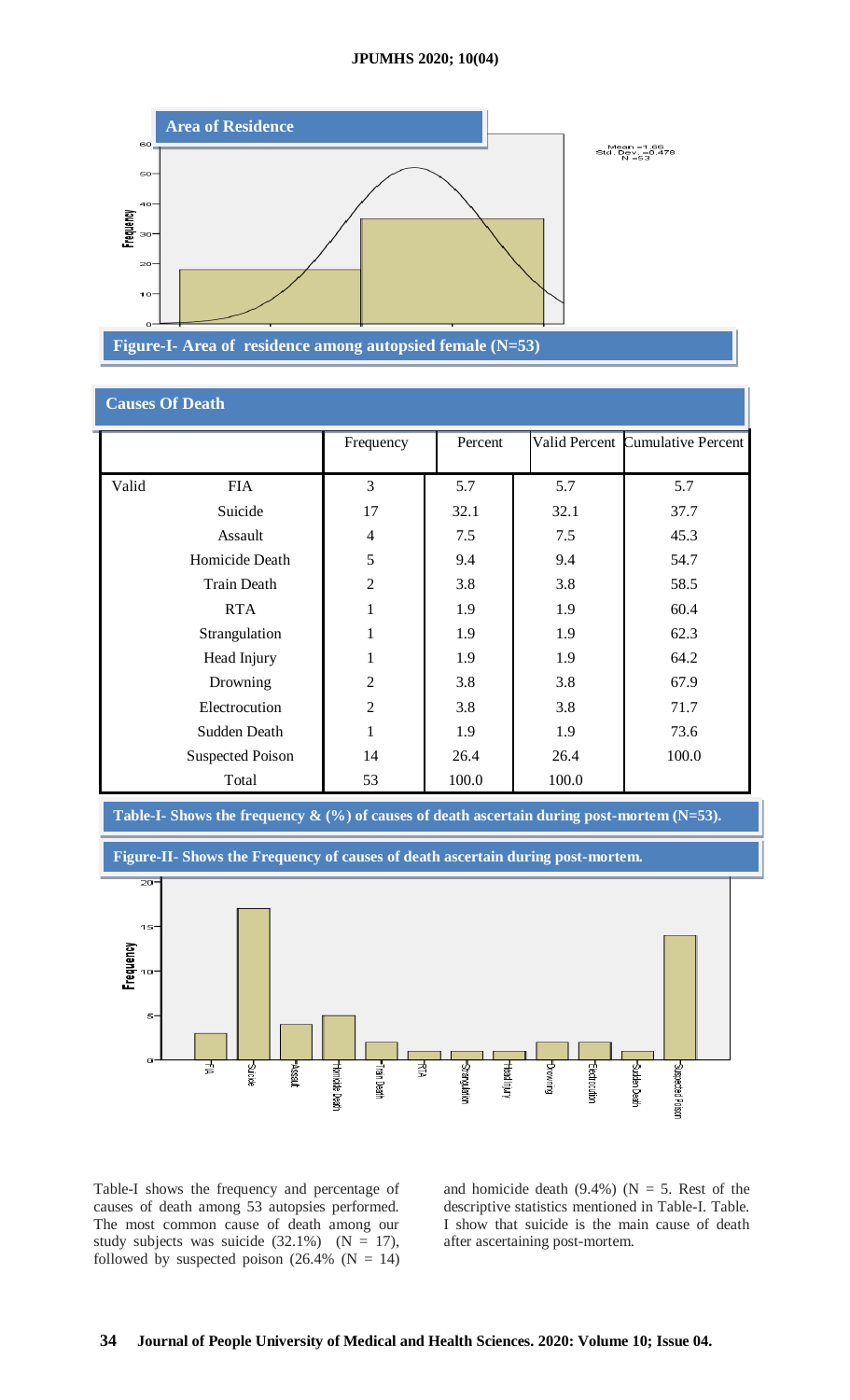#### **DISCUSSION:**

A legitimate removal of human dead body is as it were conceivable after foundation of appropriate and legitimate reason for death. On the off chance that the reason is dark, post-mortem is the main mean of search. Insufficiency what's more, inaccessibility of social insurance office frequently makes this circumstance increasingly convoluted in creating nations where numerous deaths remain undiscovered. In view of the previously mentioned situation this study has been directed in an rural area where there were no any information accessible to find out the reason for death among females and with endorsement of moral advisory group we have done autopsy of 53 females for set up the reason for their demise. In our investigation the mean examination age was very more youthful 16 years which speaks to the more youthful age bunch is all the more ordinarily related with unnatural deaths because of fundamental conceivable reasons, for example, poor social class prompts more stress and more elevated level of outrage and wrath which brings about battles and driving towards murdering of oneself or another person. Our investigation's discoveries are steady with the investigation vitally led in Karachi which additionally saw that more youthful females are all the more generally watched gender during post-mortem examination with mean age was (16.8%) Our investigation moreover seen that the vast majority of the autopsied females were from provincial confinement (66.0 %).Comparing our information with global investigations has demonstrated that demise rates because of suicide are higher in rustic territories than urban areas <sup>9-</sup> <sup>11</sup>.while there is no information accessible in Pakistan which shows the related discoveries. A significant number of the recently directed investigations have demonstrated suicide and FIA to be the more regular reason for post-mortem examination and demise common<sup>12,13</sup>. in any case, the watched discoveries of our study is opposite with the discoveries of recently led examinations in our study suicide death is generally normal; this harmonizes with different studies led in various rural communities of Pakistan<sup>16</sup>. Our perusing survey indicated that suicide is the second most normal strategy (subsequent to hanging) in suicides in Pakistan. There are not kidding lacunae and shortcomings in the current arrangement of enlistment and diagnosing of suicide conduct in Pakistan. There is absence of normalized arrangement of ensuring suicide deaths the nation over. Procedures to explore suicides are feeble and affected by sociopolitical and social components. For instance because of disgrace it isn't extraordinary for families to have the suicide demise enlisted as a mishap or an ailment  $20$ . This variety could be because of distinction between the creating nations with created nations as the suicide rates are higher in evolved nations in light of higher pervasiveness of depression<sup>18.19</sup>. On different hands, instances of manslaughters in Pakistan are higher because of strict issues like infidelity and  $local$  violence<sup>20</sup>. The entirety of the above proposals exhibit the need to have suicide on

avoidance programs with a coordinated exploration plan in the current wellbeing frameworks of Pakistan.

#### **Conclusion:**

This study concluded that suicide is the most common causes of death and the greater part of the study was performed from rural regions among them most basic death was a suicide in females followed by suspected poison and homicide death.

**ETHICS APPROVAL:** The ERC gave ethical review approval

**CONSENT TO PARTICIPATE:** written and verbal consent was taken from subjects and next of kin

**FUNDING:** The work was not financially supported by any organization. The entire expense was taken by the authors

**ACKNOWLEDGEMENTS:** We would like to thank the all contributors and staff and other persons for providing useful information.

**AUTHORS' CONTRIBUTIONS:** All persons who meet authorship criteria are listed as authors, and all authors certify that they have participated in the work to take public responsibility of this manuscript. All authors read and approved the final manuscript.

**CONFLICT OF INTEREST:** No competing interest declared.

#### **REFERENCES:**

- 1. Marsh DR, Kadir MM, Husein K, Luby SP, Siddiqui R, Khalid SB. Adult mortality in slums of Karachi, Pakistan. J Pak Med Assoc. 2000 Sep 1;50(9):300-6
- 2. Ferreira FH, Walton M, editors. World development report 2006: equity and development. World Bank Publications; 2005 Sep 28..
- 3. Jamison DT, Breman JG, Measham AR, Alleyne G, Claeson M, Evans DB, Jha P, Mills A, Musgrove P, editors. Disease control priorities in developing countries. The World Bank; 2006 Apr 2..
- 4. Murray CJ, Yang G, Qiao X. Adult mortality: levels, pattents and eatises.
- 5. Strong MA. The health of adults in the developing world: the view from Bangladesh. Health transition review. 1992 Oct 1:215-24.
- 6. World Health Statistics Anntial, World Health Organization, Geneva, WHO, 1991.
- 7. World Health Organization. World health statistics 2015. World Health Organization; 2015 May 14.
- 8. Mirza FH, Hassan Q, Jajja N. An autopsybased study of death due to road traffic accidents in metropolis of Karachi. JPMA. 2013 Feb;63(156).
- 9. Awan EA, Seenharo ZA, Memon MI. CAUSES OF DEATH. The Professional